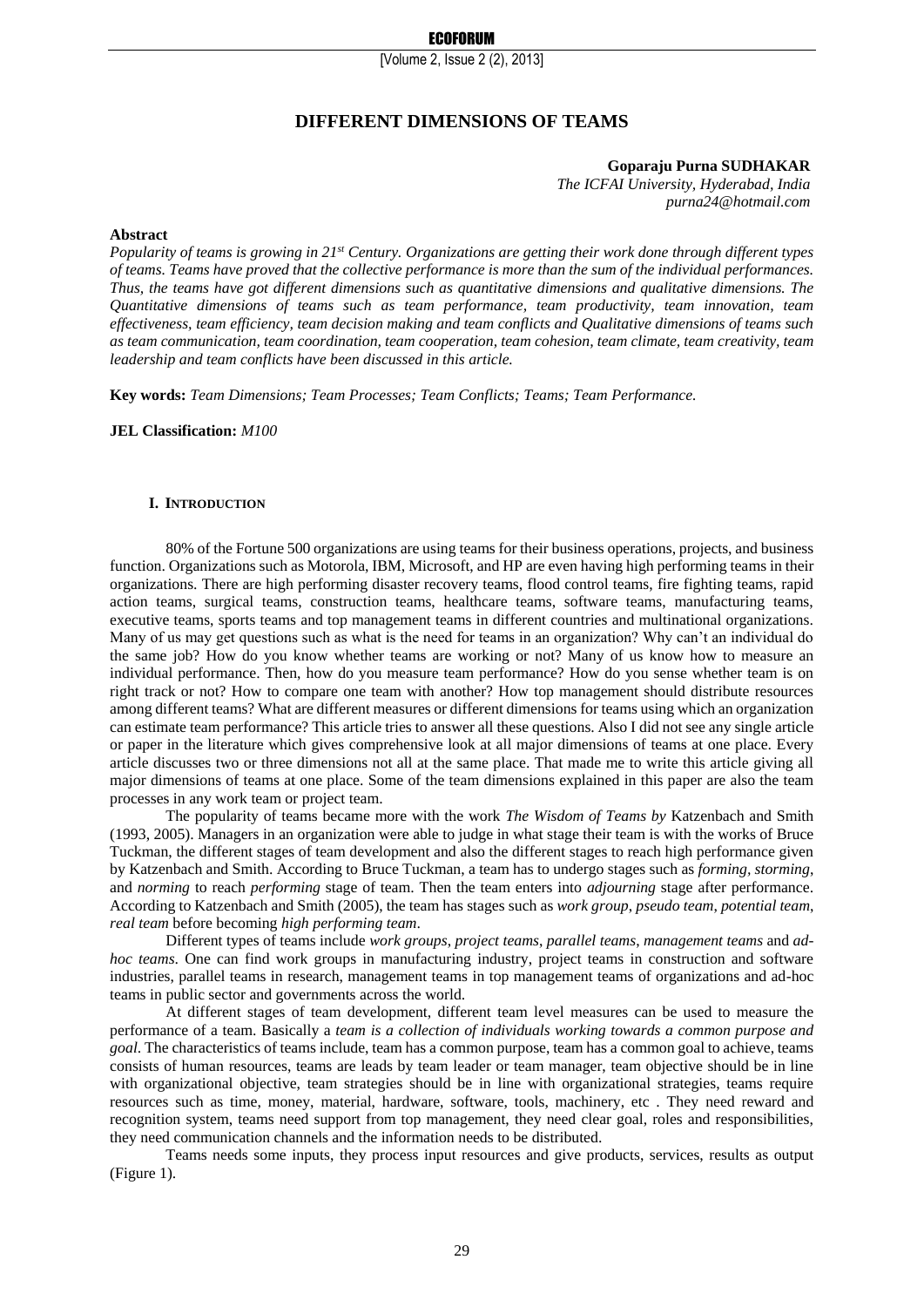#### ECOFORUM



#### **Figure 1: Team Inputs Vs Team Outputs**

A team in any industry takes human resources, raw material, time, money, hardware, software, machinery, tools as input. It processes the input resources using skills, knowledge, experience, competencies, and techniques and produces the outputs. The outputs of teamwork can be products, services, results, technical procedures, business processes, methodologies, procedures, platforms or any frameworks useful to the stakeholders, customers, or internal users.

### **II. TEAM DIMENSIONS**

Current day organizations are looking at the performance and productivity of teams for better organizational outcomes, results and customer satisfaction. The different dimensions of teams can be categorized into *quantitative dimensions* and *qualitative dimensions* of teams (Figure 2). *Quantitative dimensions* of teams include team performance, team productivity, team innovation, team effectiveness, team efficiency, team decision making and team conflicts. *Qualitative dimensions* of teams include team communication, team coordination, team cooperation, team cohesion, team climate, team creativity, team leadership and team conflicts. Team communication, conflicts, cooperation, coordination, cohesion can also be called as *team processes.* 

According to a survey done by PMI, USA, a project manager spends 90% of his or her time in communication (PMI, 2013), which includes 20% of time in conflicts. Because of this one cannot ignore the importance of qualitative dimensions of teams whose origin is team communication. At the same time for the organizational profitability, customer satisfaction, competitive advantage, and survival the quantitative dimensions of teams are very much important. Team Conflict is being categorized as both qualitative and quantitative dimension because the depth or seriousness of the conflict, which is qualitative and the total number of conflicts occurring in team (for project duration), which is quantitative effect the team performance. *Team conflict* has got both dimensions in it.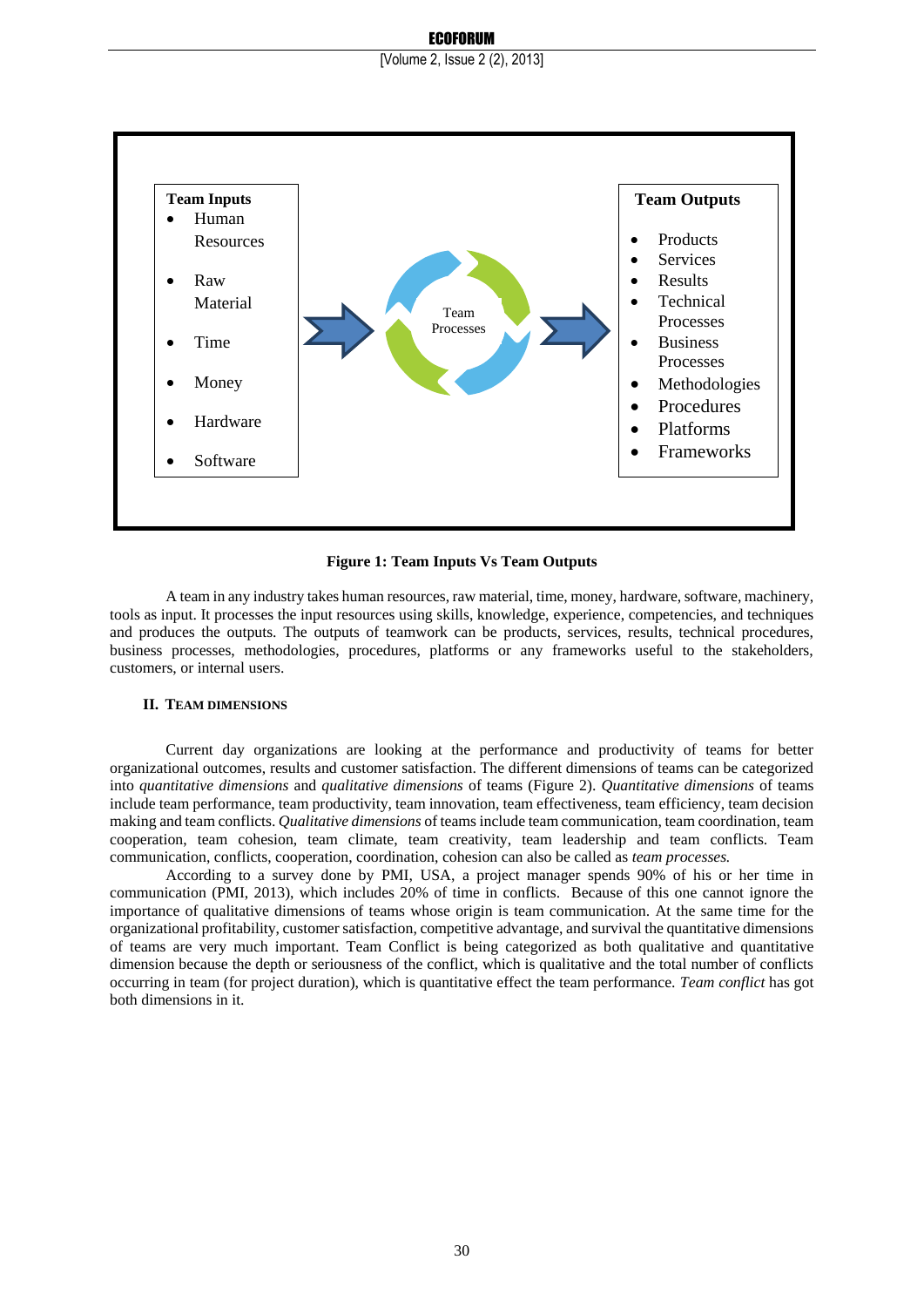## ECOFORUM

[Volume 2, Issue 2 (2), 2013]



**Figure 2: Categorization of Team Dimensions**

In this article, both the quantitative and qualitative dimensions of teams are explained.

## **III. QUANTITATIVE DIMENSIONS OF TEAMS**

#### **Team Performance**

Team performance is different at different stages of team development. At the forming stage of team development, team performance is minimum and after crossing the storming and norming stages of team development, team enters into peak level of performance. Usually there are different measures for team performance. These measures can be categorized as *objective measures* and *subjective measures*. *Objective measures* of team performance include measures of productivity, return on investment, response time, turnaround time, profits made by the team, earnings from the team, cost reductions by the team, increase in market capitalization by the team, increase in share value, number of new processes developed, and number of tools developed. Where as *subjective measures* of team performance include the feedback or the ratings given by different stakeholders such as team members, customers, senior management, suppliers, project managers, and other stakeholders, if any. Customer satisfaction index or customer satisfaction ratings are subjective measures of team performance. It is best practice to have both subjective and objective measures while measuring team performance for any team in an organization.

## **Team Productivity**

Team productivity is the quotient of the output divided by the input.

Team productivity  $=$  Output/Input

That is, *team productivity* is the number of units produced per unit time of input or per unit input resource. For example, the productivity of software teams is measured in terms of KLOC (Kilo Lines of Code) per man hour in old days, and in current days productivity of software teams is measures in terms of FPs (Function Points)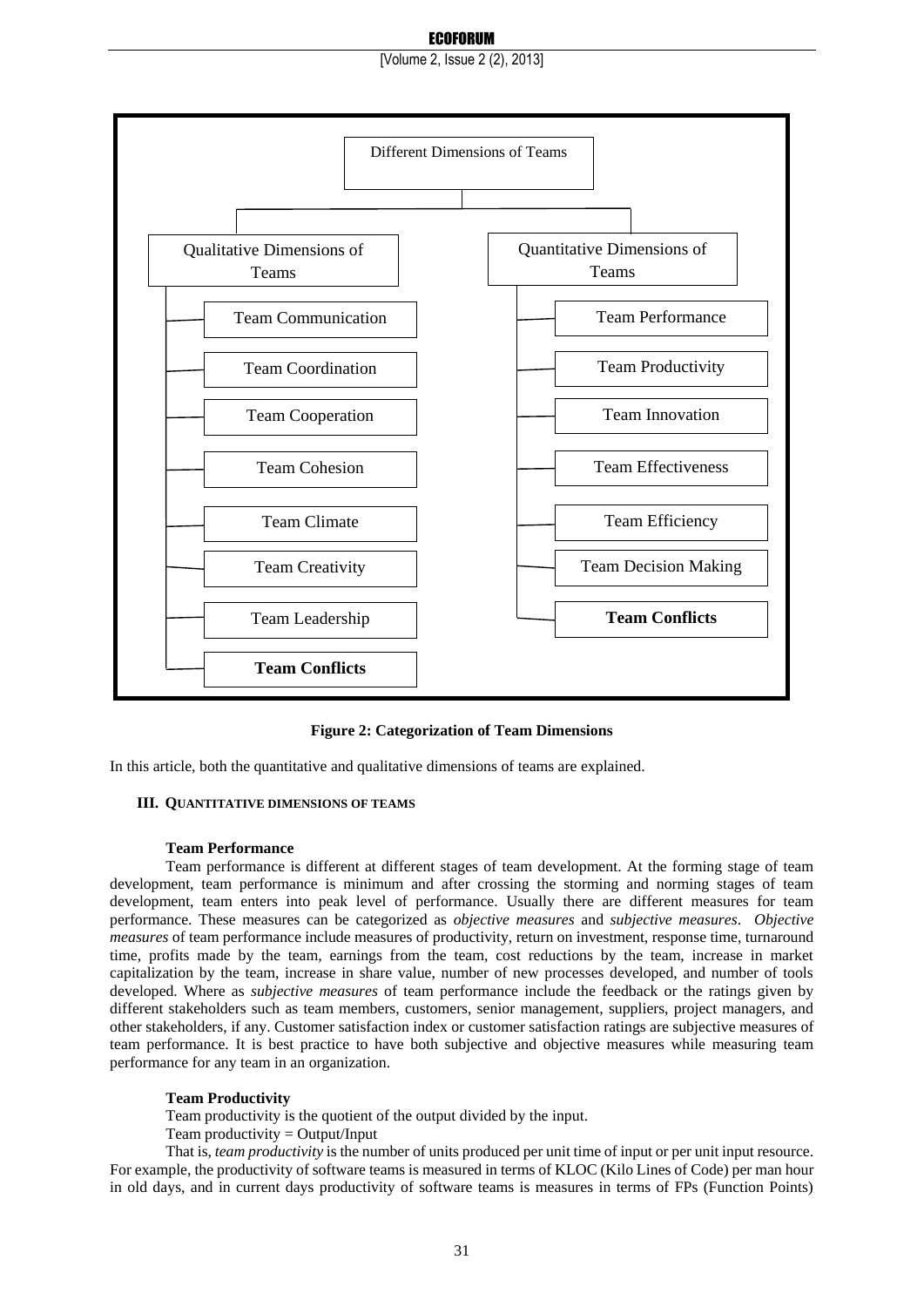implemented in man day. Similarly, construction team productivity can be measured in terms of cubic foot constructed per man hour or man day. Every industry has got similar measures to find the team productivity. For example, in manufacturing industry, team productivity can be measured in terms of number of units produced per man hour.

#### **Team Innovation**

Innovation is the number of creative ideas implemented. *Creativity is the generation of ideas and thoughts in new ways of doing things*. Where as, *innovation is implementation of the generated ideas into product, service, process, intermediate product or work deliverable*. Team innovation can be measures in terms of number of patents filed, number of patents approved, number of international papers published, number of national papers published, number of research reports generated, impact of the research, sales growth, market growth, new markets entered, power saving, cost savings, resources saving, procedures reduced, etc. For example, research team innovation can be measured in terms of number of publications, number of patents got, impact of research, number of products developed based on research, time taken to become product, time to enter the market, and sales growth.

Usually innovative teams perform better because team innovation is positively correlated to team performance. Similarly team productivity is positively associated with team performance.

#### **Team Effectiveness**

Effectiveness can be measures in terms of performance, productivity and customer satisfaction. For example, a senior manager may ask "Is the training given to team is effective?". That is the percentage growth in terms of performance and productivity of the team after training was given. To measures the effectiveness, one has to take the samples at different intervals of the time and has to make note of the input or training given to the team. Team performance or the productivity has to be measured before change and after change and the difference gives whether the team is effective or not. If the difference is positive growth, then we can say that the team is effective. If the difference is negative growth, then the team is ineffective.

## **Team Efficiency**

For the input resources given, is there any improvement in productivity or performance. Or for example, what is the performance of an engine per litre of fuel. Thus team efficiency can be measured by per unit of money spent or unit of time spent on team. Team efficiency is also a quantitative measure of team. At one point of time team may be efficient or at another point of time team may be inefficient. It is basically the reaction from team for the input given.

#### **Team Decision Making**

Team decision making is basically a collective effort from the team. Team decisions can impact individuals, team, organization, customer, supplier or any other stakeholder. Decision making can be quantified in team using decision trees. Decision can be financial or non-financial. Participative safety is very much required for a team to take unbiased decisions. Team vision has also got impact on team decision making. It is basically a team process which can result into monetary or non-monetary activities or tasks. Decisions can lead to change management in the team or in the overall organization. Team decision making is required to achieve high performance in teams. Manager only taking decisions may not make the team high performing team.

#### **Team Conflicts**

Conflict is a state of disagreement with other party because of several reasons. The reasons for conflicts in teams can be shared or common resources, schedules, costs, technical opinions, administrative issues, personality issues, technical procedures, management decisions, cultural issues, and tasks sharing. Team communication can lead to conflicts in teams. Conflicts are of three types (Jehn and Mannix, 2001). They are

- Task conflicts
- Relationship conflicts
- Process conflicts

*Task conflicts* arise because of technical tasks or activities in picture. Educational diversity in team leads to task conflicts. This task conflict is good for team performance.

*Relationship Conflicts* come because of demographic diversities such as age, gender, language, and culture etc. Relationship conflicts reduce the team performance.

*Process Conflicts* arise due to differences of opinions in doing things. Upto certain level of process conflict is good for team performance. Where as, high levels of relationship conflicts and high levels of process conflicts in teams lead to reduced team performance. High levels of task conflicts at the initial stages of team development are good for team performance. The number of task conflicts, relationship conflicts and process conflicts in team can be quantified. For better team performance, one has to try for high levels of task conflicts,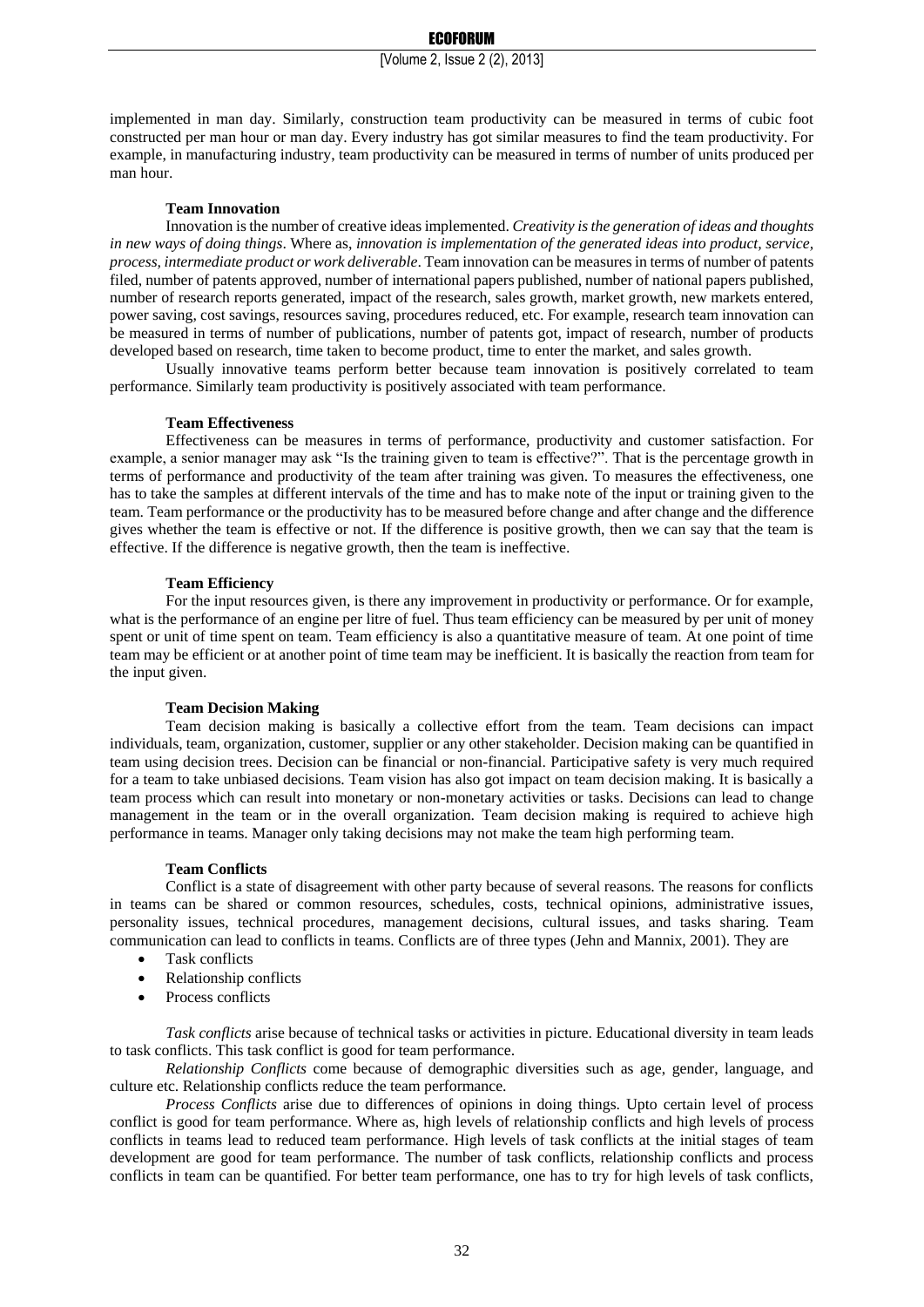moderate levels of process conflicts and low levels of relationship conflicts in the team. This gives optimum results and solutions for the team.

Similarly every conflict has got depth and severity associated with it. This gives the qualitative dimension for the conflicts. More severe conflicts results into reduced team performance if they are not solved. More depth conflicts require large amounts of change management in the team and organization. Thus a project manager has to deal with the conflicts in a careful way and use some conflict resolution techniques such as confrontation, forcing, smoothing, compromise and withdraw (Lippitt, 1982). *Confrontation* only gives win-win situation for both the parties without any side effects. In the next section, qualitative dimensions of teams are discussed.

#### **IV. QUALITATIVE DIMENSIONS OF TEAMS**

## **Team Communication**

Team communication is very important dimension for any project teams. Usually projects fail not because of technical reasons, they fail because of people reasons. Hence, effective communication is very important for project success. If there are 'n' number of team members in the team, there will be  $n * (n-1)/2$  number of communication channels in the team. Both quality and quantity of communication are important for team success. Complex project development requires continuous communication in the team. A project manager spends 90% of his or her time in communication. Communication in the team leads to conflicts in team. They can be task conflicts or relationship conflicts. One can measure the frequency of communication in team and its impact on team performance.

## **Team Coordination**

Team coordination is very much important and required for team performance and productivity. Coordination requires vision in the team. Team coordination deals with dependencies in tasks and resources of the team. If coordinates between which activity should be done first and which activity should be done next and who should do what. It also deals with the ownership of the tasks and activities in the picture. It also concentrates on executing dependent tasks with shared resources, availability of resources, scheduling the activities and dealing with slags and floats. Team coordination can be measures in terms of the success of the project tasks.

## **Team Cooperation**

The dependencies among the project tasks include finish-start, finish-finish, start-finish, and start-start. Because of these dependencies and also based on the complexity of tasks, cooperation between team members in very much required. Lack of cooperation in teams leads to delayed projects, unfinished work products, poor quality deliverables, cost overruns, unsatisfied customer, unhealthy competition and reduced team performance. Team cooperation also determines the climate of the team. When dependent tasks are there, cooperation plays vital role in team success. This is a qualitative dimension of the team.

## **Team Cohesion**

Team cohesion determines the team climate and task performance. Cohesion up to some extent is good for team performance and project success. High levels of cohesion lead to resistance to change and reduced innovation in the team. Cohesion can be of two types. They are *task cohesion* and *social cohesion*. *Task cohesion* is good for team performance and for completion of tasks or activities. Where as *social cohesion* may not contribute to the team performance. Social cohesion in team arise because of similarities in demographic details (Ancona and Caldwell, 1992). Task cohesion comes because of diversity in education, experience and skills. Task cohesion leads to task conflicts and social cohesion leads to relationship conflicts in the team (Figure 3). Task cohesion generating task conflicts is good for team performance. And social cohesion generating relationship conflicts is not good for team performance. Usually socially cohesive teams resist change and new ways of doing things. However, occasional informal talks between team members are required for team cooperation.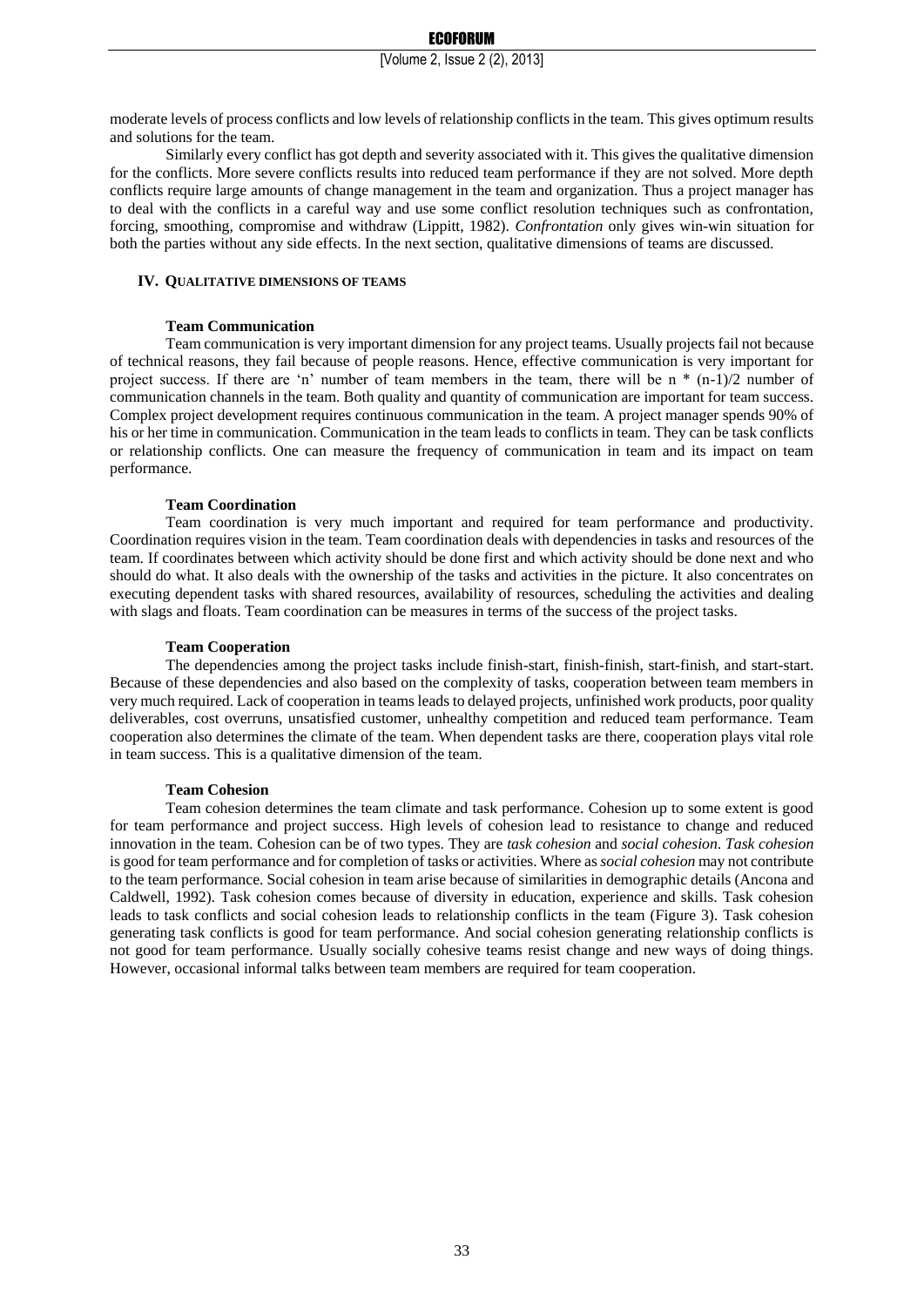## ECOFORUM

[Volume 2, Issue 2 (2), 2013]



**Figure 3: Different team dimensions and their relationships**

## **Team Climate**

Positive team climate results into better team performance, productivity, innovation, customer satisfaction and better quality products (Acuña et al. , 2008). According to Anderson and West (1998), team climate construct consists of the components such as vision, task orientation, support for innovation and participative safety. Support for innovation is very much required to make a team more innovative. Participative safety is required for quality decision making, conflict resolution and team performance. Task orientation is positively related to team productivity and vision is positively related to team performance. Team climate can be measured using an instrument called *Team Climate Inventory (TCI)* developed by Anderson and West (1994). Team climate is the predictor of team performance, team productivity and customer satisfaction (Bain et al. , 2001). If team climate is good, customer satisfaction will be good. If customer satisfaction is good, then also team climate is good. Thus the relationship is reciprocal here.

Team climate variants include Team climate for safety, Team climate for Participation, Team climate for Performance, and Team climate for ethics. For selecting suitable team members for a team, Team Selection Inventory (TSI) can be used.

## **Team Creativity**

*Creativity is generating new ideas and thoughts in new ways of doing things*. Team creativity is very much required for team innovation. If creativity is not there, there is no innovation. Hence, team creativity is positively associated to team innovation. Team creativity can be measures in terms of new ideas, and thoughts generated. Where as, Team innovation can be measured in terms of number of patents, number of research publications, and sales growth, etc. Team creativity is positively associated with team innovation, team innovation is positively correlated to team productivity, and team productivity is in turn positively related to team performance. This is true in case of teams in many industries such as software and construction industries.

#### **Team Leadership**

Effective leadership is very much required for team performance. The leadership style, attitude and behaviour of leader have impact on team performance and project success (Turner and Müller, 2005). Visionary leadership provides direction to the team. The leader motivates, monitors the team, develops the team and manages the team. The skills, experience and knowledge of the team leader also have impact on team performance. The team manager has powers such as referral power, expert power, reward power, coercive power, and legitimate power. The team manager with all these powers and conflict resolution techniques has to manage and resolve the team conflicts and make a constructive conflict management suitable for team performance. Usually the effectiveness of the team leadership is measured in terms of project success, team performance, and customer satisfaction. This is a qualitative dimension of teams.